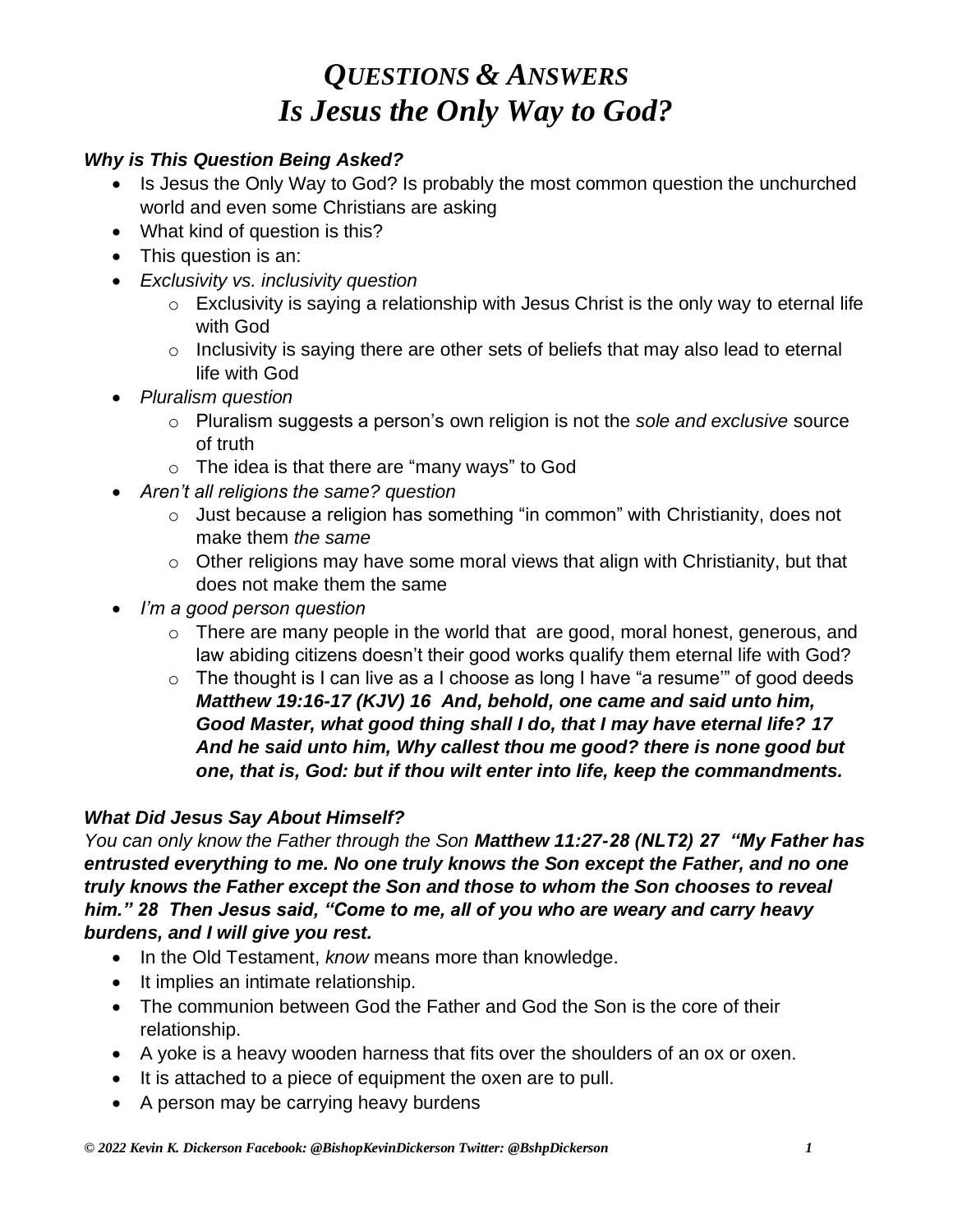- Jesus frees people from all these burdens
- The rest that Jesus promises is love, healing, and peace with God,
- A relationship with God changes meaningless, wearisome toil into spiritual productivity and purpose.

### *It's belief in Jesus, not works John 6:28-29 (KJV) 28 Then said they unto him, What shall we do, that we might work the works of God? 29 Jesus answered and said unto them, This is the work of God, that ye believe on him whom he hath sent.*

- Many think that by doing good works they could win the approval and acceptance of God
- Jesus said we can't secure the favor of God because of works (plural)
- We'll God's favor and acceptance because of a work, one work (singular)
- The work of God is only one: believe—"believe on Him whom God hath sent"

### *Jesus is the only light out of spiritual darkness John 8:12 (KJV) 12 Then spake Jesus again unto them, saying, I am the light of the world: he that followeth me shall not walk in darkness, but shall have the light of life.*

- The darkness can never extinguish it" means the darkness of evil never has and never will overcome God's light.
- Jesus Christ is the Creator of life, and his life brings light to humankind.
- In his light, we see ourselves as we really are (sinners in need of a Savior).
- When we follow Jesus, the true Light, we can avoid walking blindly and falling into sin.

#### *Jesus is only One with power over life and death and the power to forgive sins John 11:25-26 (KJV) 25 Jesus said unto her, I am the resurrection, and the life: he that believeth in me, though he were dead, yet shall he live: 26 And whosoever liveth and believeth in me shall never die. Believest thou this?*

- Jesus did not say that He gives the resurrection and life to man, but He is the Resurrection and the Life.
- Jesus, of course, does give the resurrection and life to believers; but His point is not this fact.
- His point is far more important.
- Jesus declared that He is the very being and essence, the very power and energy of life.
- It means that man—in fact all of life—exists only by the will and power of Jesus.
- There is nothing existing apart from His will; therefore, if a dead person wishes to live, only Jesus can give him life.
- And if a living person does not wish to die, only Jesus can keep him from dying.
- Jesus has power over life and death as well as power to forgive sins.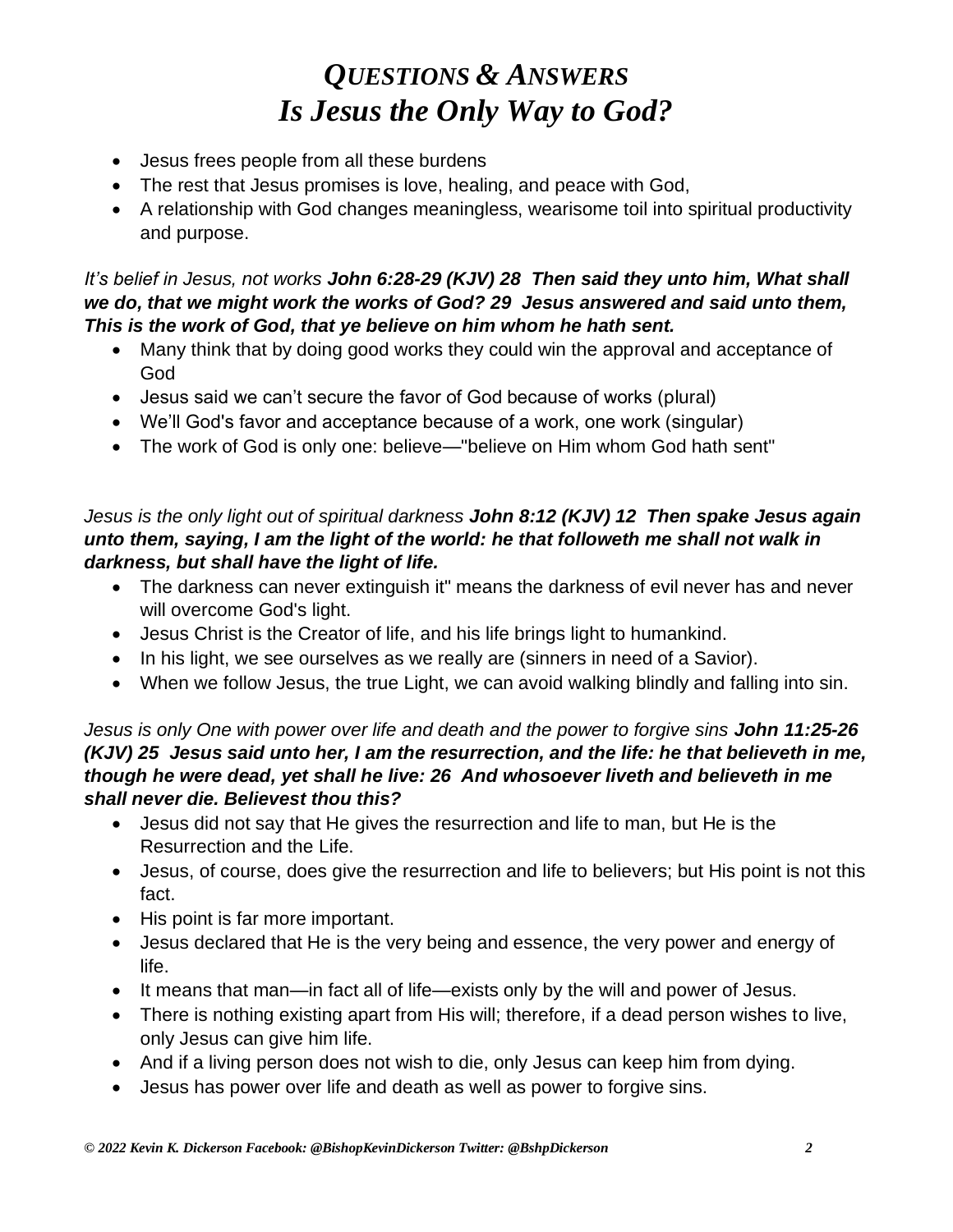• Whoever believes in Christ has a spiritual life that death cannot conquer or diminish in any way

### *Jesus is the only way to God John 14:6-7 (KJV) 6 "Jesus saith unto him, I am the way, the truth, and the life: no man cometh unto the Father, but by me. 7 If ye had known me, ye should have known my Father also: …"*

- Jesus is not one of many ways to God, He is the only way
- As the *way*, Jesus is our path to the Father.
- As the *truth*, he is the *reality* of all God's promises.
- As the *life*, he joins his divine life to ours, both now and eternally.
- Some people may argue that this way is too narrow.
- Instead of worrying about how limited it sounds to have only one way, we should be saying, "Thank you, God, for providing a *sure way* to get to you!"

### *What Did Jesus' Apostles Say About Jesus?*

Peter said salvation is only through Jesus Christ *Acts 4:12 (NLT2) 12 There is salvation in no one else! God has given no other name under heaven by which we must be saved."*

- Jesus alone has the power to save us from our sins
- Our focus should be on Jesus, whom God provided as the way to have an eternal relationship with himself.
- There is no other name or way!
- No man has the name by which God saves people

### *Peter said eternal life is only in Jesus John 6:68-69 (KJV) 68 Then Simon Peter answered him, Lord, to whom shall we go? thou hast the words of eternal life. 69 And we believe and are sure that thou art that Christ, the Son of the living God.*

- At one point in Jesus' ministry, many in the crowd were turning away from Jesus in search of another "savior"
- Jesus asked the disciples, "Do you want to leave, too?"
- Peter said to Jesus to whom shall we go? You have the words of *eternal life* and we have believed

#### *Paul said salvation is only through sacrifice of Jesus Christ 2 Corinthians 5:21 (NLT2) 21 For God made Christ, who never sinned, to be the offering for our sin, so that we could be made right with God through Christ.*

- It was Jesus that carried the sins of the entire world on the cross
- *Only* Jesus could be the perfect sacrifice because He never sinned
- When we trust in Christ, we make an *exchange*: He takes our sin and makes us right with God.
- His righteousness is given to us when we are saved